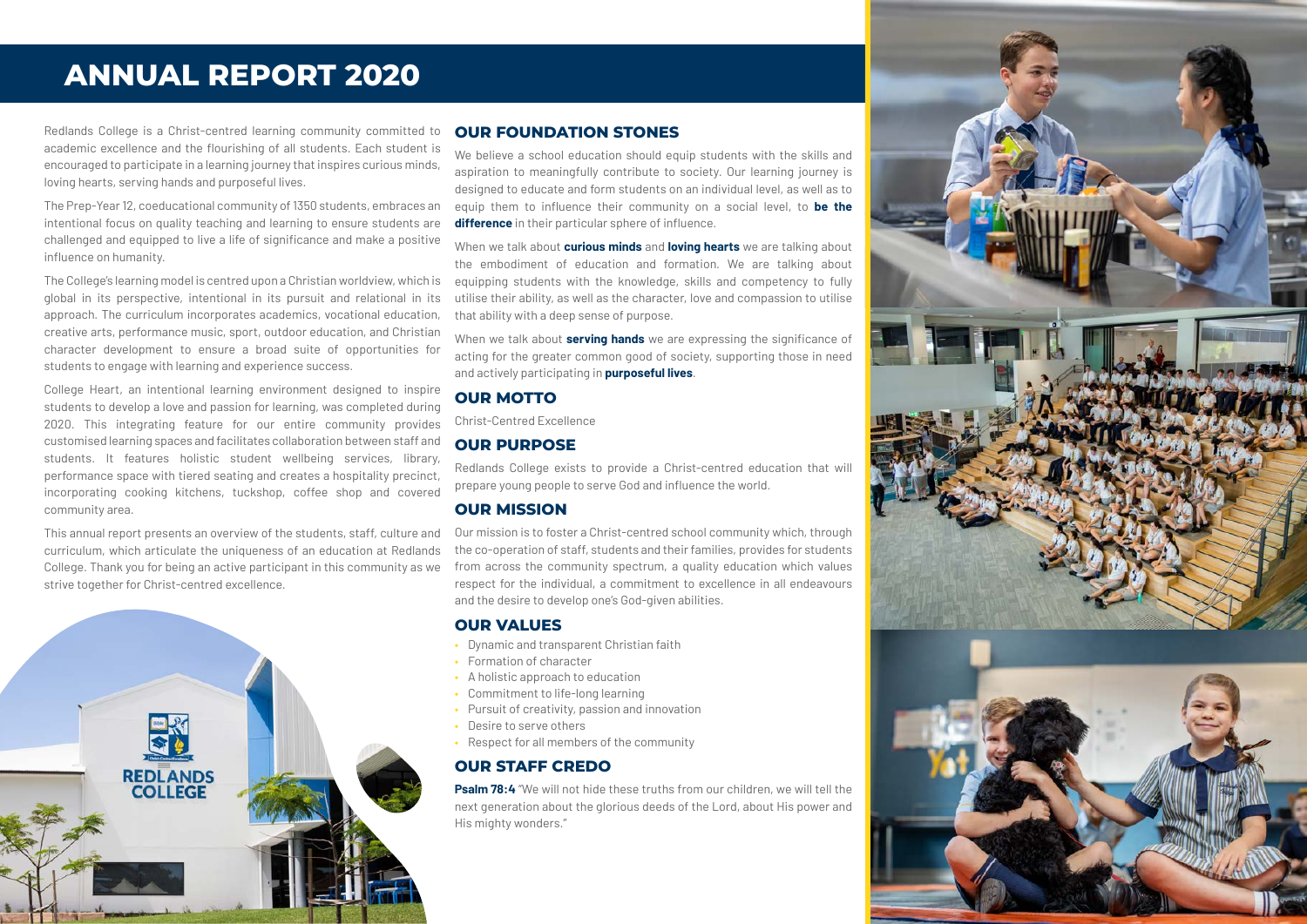## **OUR STUDENTS**

### **ENROLMENTS AT THE COLLEGE**

|              | 2018 | 2019 | 2020 |
|--------------|------|------|------|
| <b>Male</b>  | 600  | 601  | 618  |
| Female       | 701  | 706  | 737  |
| <b>Total</b> | 1301 | 1307 | 1355 |
| Indigenous   | 12   | 19   | 26   |

### **RETENTION RATE YEAR 10 TO YEAR 12**



### **STUDENT ATTENDANCE RATE %**

100

 $Q<sub>E</sub>$ 



**94.12 94.16 95.26 94.26 92.06 92.71 93.14 93.94 93.88 92.98 92.73 91.46 93.23** 

### **OUR STUDENT'S QTAC OFFERS**







## **NEXT STEPS**

**26 QCAA** 

Redlands College **[Next Steps Report.](https://redlands.qld.edu.au/wp-content/uploads/2020-Next-Step-Detailed-Report.pdf)**

# **CURRICULUM**

The College is structured in 3 sub-schools with a unique focus for each school.

The College website provides information on the curriculum in each school:

- Junior School (Prep to Year 5): [LINK](https://redlands.qld.edu.au/our-schools/junior-school/)
- Middle School (Year 6 to Year 9): [LINK](https://redlands.qld.edu.au/our-schools/middle-school/)
- Senior School (Year 10 to Year 12): [LINK](https://redlands.qld.edu.au/our-schools/senior-school/), including individualised learning pathways chosen from:





**SCHOOL BASED APPRENTICESHIPS & TRAINEESHIPS**

**VET REGISTERED COMPONENTS** 

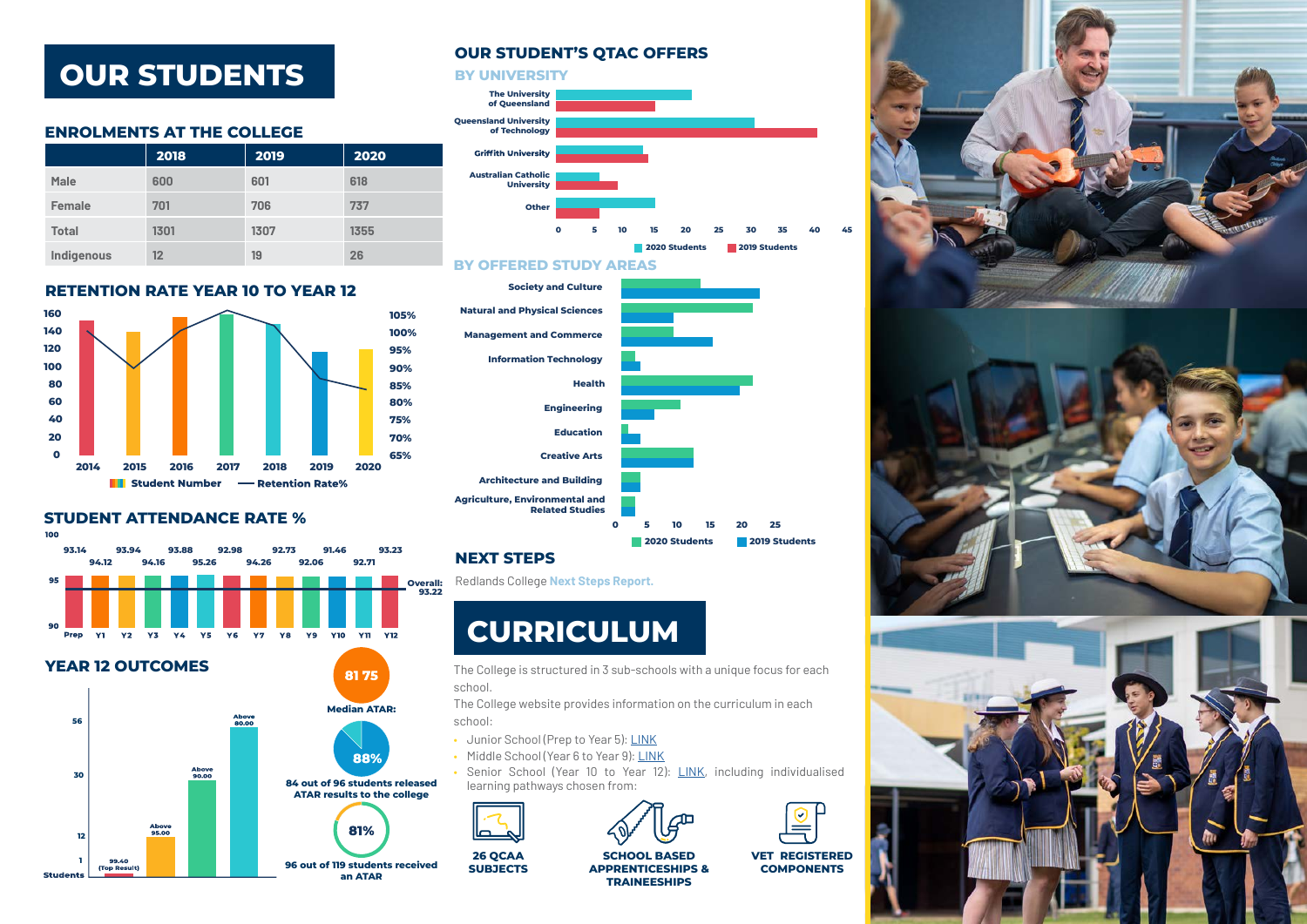## **OUR STAFF**

| <b>STAFF</b>                | 2020 |
|-----------------------------|------|
| <b>Teaching Male</b>        | 33   |
| <b>Teaching Female</b>      | 73   |
| <b>Non-Teaching Males</b>   | 19   |
| <b>Non-Teaching Females</b> | 64   |
| <b>Total</b>                | 189  |
| <b>Staff Retention Rate</b> | 95%  |



### **TEACHER PROFESSIONAL DEVELOPMENT**



#### **MMG SURVEY - STAFF FEEDBACK 2020** *MMG SURVEY - PARENT FEEDBACK 2020*



# **OUR CULTURE**

### **CHRISTIAN FAITH**

All aspects of the College community, from the employment of practising Christian staff to the worldview underlying the curriculum, is informed by our Christian faith.

- Daily Devotions: Students in Years P-5 have a daily devotion to develop their understanding of the Christian faith.
- Pastoral Care: Students in Years 6-12 join together in pastoral care classes, to facilitate intentional relationships, engage with the Christian faith and develop support networks during their educational journey.
- House Groups: Students join one of four houses, which provide the framework for sporting, cultural and missional interaction and competition.
- Character Development Framework: Our approach to behaviour management which promotes responsibility for each student's actions, awareness of impact on others and reconciliation.

#### **GOVERNANCE**

Redlands College was birthed in the faith tradition of Churches of Christ and continues to be owned and governed from this faith heritage. The College is owned by an Association called Redlands Combined Independent College Inc comprised of current members of autonomous Churches of Christ. The Board of Management are elected from this Association. The College Board provides governance, spiritual oversight and strategic vision for the College and works in close partnership with the College Principal and Executive staff.

### **COMMUNITY INVOLVEMENT**

Parents and community members are actively encouraged to be involved in the life of the College.

- Community@Redlands is a framework designed for parents to engage with each other and their children's education, through volunteer involvement in the College. Parents nominate to organise and operate an event from an annual calendar of events, including Mother's and Father's Day stalls, Junior School Disco, World Teacher's Day, Class Convenors, and Freeze-it-Forward.
- Parent volunteers assist with sporting carnivals, incursions, excursions, library, classroom activities and some year level camps.
- Principal's Forums are held once a term to discuss key aspects of the College community, and parents are invited to participate in focus groups and workshops with College leadership staff to provide feedback and suggestions related to educational and strategic aspects of the College.
- The Pastors' Reference Group is hosted twice a year by the College, and provides a forum for discussion and consultation between College leadership staff and Pastors and Ministers from the 20 key home churches attended by College students and staff.



## **FINANCIAL DATA**

Redlands College [Myschool website](https://www.myschool.edu.au/school/48092)**.**